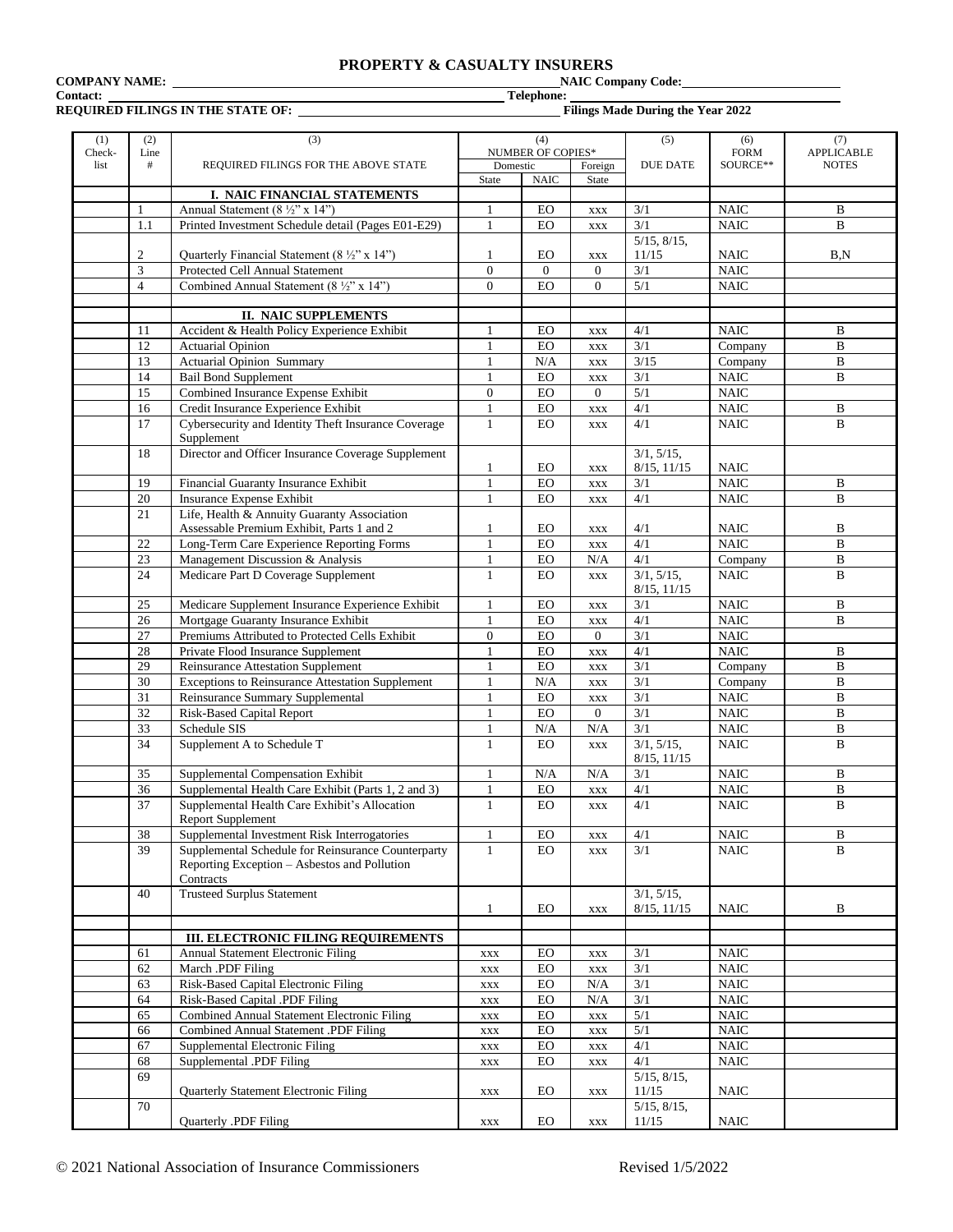| 71  | June .PDF Filing                                                                                  | <b>XXX</b>   | <b>EO</b>      | <b>XXX</b>     | 6/1              | <b>NAIC</b>                    |                |
|-----|---------------------------------------------------------------------------------------------------|--------------|----------------|----------------|------------------|--------------------------------|----------------|
|     | IV. AUDIT/INTERNAL CONTROL RELATED                                                                |              |                |                |                  |                                |                |
|     | <b>REPORTS</b>                                                                                    |              |                |                |                  |                                |                |
| 81  | Accountants Letter of Qualifications                                                              |              | EO             | N/A            | 6/1              | Company                        | B              |
| 82  | <b>Audited Financial Reports</b>                                                                  | $\mathbf{1}$ | <b>EO</b>      | N/A            | 6/1              | Company                        | $\overline{B}$ |
| 83  | Audited Financial Reports Exemption Affidavit                                                     | $\mathbf{1}$ | N/A            | N/A            |                  | Company                        | B              |
| 84  | <b>Communication of Internal Control Related Matters</b>                                          |              |                |                |                  |                                |                |
|     | Noted in Audit                                                                                    | 1            | <b>EO</b>      | N/A            | 8/1              | Company                        | B              |
| 85  | Independent CPA (change)                                                                          | $\mathbf{1}$ | N/A            | N/A            |                  | Company                        | $\overline{B}$ |
| 86  | Management's Report of Internal Control Over                                                      |              |                |                |                  |                                |                |
|     | <b>Financial Reporting</b>                                                                        | 1            | N/A            | N/A            | 8/1              | Company                        | B              |
| 87  | Notification of Adverse Financial Condition                                                       | $\mathbf{1}$ | N/A            | N/A            |                  | Company                        | $\bf{B}$       |
| 88  | Relief from the five-year rotation requirement for<br>lead audit partner                          | $\mathbf{1}$ | EO.            | N/A            | 3/1              | Company                        | $\overline{B}$ |
| 89  | Relief from the one-year cooling off period for<br>independent CPA                                | $\mathbf{1}$ | <b>EO</b>      | N/A            | 3/1              | Company                        | $\overline{B}$ |
| 90  | Relief from the Requirements for Audit Committees                                                 | $\mathbf{1}$ | EO             | N/A            | $\overline{3/1}$ | $\overline{\mathrm{Comp}}$ any | $\mathbf B$    |
| 91  | Request to File Consolidated Audited Annual<br><b>Statements</b>                                  | $\mathbf{1}$ | N/A            | N/A            |                  | Company                        | $\overline{B}$ |
| 92  | Request for Exemption to File Management's Report<br>of Internal Control Over Financial Reporting | $\mathbf{1}$ | N/A            | N/A            |                  | Company                        | $\mathbf B$    |
|     | V. STATE REQUIRED FILINGS                                                                         |              |                |                |                  |                                |                |
| 101 | Corporate Governance Annual Disclosure***                                                         | $\mathbf{1}$ | $\overline{0}$ | $\overline{0}$ | 6/1              | Company                        | B.C.N          |
| 102 | Filings Checklist (with Column 1 completed)                                                       | $\Omega$     | $\Omega$       | $\Omega$       |                  |                                |                |
| 103 | Form B-Holding Company Registration Statement                                                     | $\mathbf{1}$ | $\overline{0}$ | $\overline{0}$ | 6/1              | Company                        | $N_{\rm 0}$    |
| 104 | Form F-Enterprise Risk Report ****                                                                | 1            | $\Omega$       | $\overline{0}$ |                  | Company                        | B.N            |
| 105 | <b>ORSA *****</b>                                                                                 | $\mathbf{1}$ | $\Omega$       | $\overline{0}$ |                  | Company                        | $\mathbf B$    |
| 106 |                                                                                                   |              |                |                | $3/1, 5/15$ ,    |                                |                |
|     | Premium tax                                                                                       | $\mathbf{1}$ | $\overline{0}$ | $\mathbf{1}$   | 8/15, 11/15      | State                          | A, C, D, E     |
| 107 | <b>State Filing Fees</b>                                                                          | $\mathbf{1}$ | $\overline{0}$ | $\mathbf{1}$   | 3/1              | State                          | C, P           |
|     | Signed Jurat                                                                                      | $\Omega$     | $\Omega$       | $\mathbf{1}$   | 3/1              | <b>NAIC</b>                    | L              |
| 108 |                                                                                                   |              |                |                |                  |                                |                |
| 109 | <b>Group Capital Calculation</b>                                                                  | $\mathbf{1}$ | $\Omega$       | $\Omega$       |                  | Company                        | B.N            |
| 110 | Documentation for Premium Tax Return                                                              | 1            | $\overline{0}$ | $\mathbf{1}$   | 3/1              | Company                        | Q              |
| 111 | Alabama Business Page                                                                             | $\mathbf{1}$ | $\mathbf{1}$   | $\mathbf{1}$   | 3/1              | <b>NAIC</b>                    | $\mathbf R$    |
| 112 | <b>Retaliatory Tax Statement</b>                                                                  | $\Omega$     | $\Omega$       | $\mathbf{1}$   | 3/1              | <b>State</b>                   | $\mathbf D$    |
| 113 | <b>Office Facilities Worksheet</b>                                                                | $\mathbf{1}$ | $\Omega$       | $\mathbf{1}$   | 3/1              | State                          | D              |
| 114 | <b>Coastal Credit Worksheet</b>                                                                   | $\mathbf{1}$ | $\Omega$       | $\mathbf{1}$   | 3/1              | <b>State</b>                   | D              |
| 115 | <b>Fraud Unit Assessment</b>                                                                      |              | $\Omega$       |                | 6/1              | <b>State</b>                   | $\mathbf C$    |

**\*If XXX appears in this column, this state does not require this filing, if hard copy is filed with the state of domicile and if the data is filed electronically with the NAIC. If N/A appears in this column, the filing is required with the domiciliary state. EO (electronic only filing).**

**\*\*If Form Source is NAIC, the form should be obtained from the appropriate vendor.** 

**\*\*\*For those states that have adopted the NAIC Corporate Governance Annual Disclosure Model Act, an annual disclosure is required of all insurers or insurance groups by June 1. The Corporate Governance Annual Disclosure is a state filing only and should not be submitted by the company to the NAIC. Note however that this filing is intended to be submitted to the lead state if filed at the insurance group level. For more information on lead states, see the following**  NAIC URL: [http://www.naic.org/public\\_lead\\_state\\_report.htm.](http://www.naic.org/public_lead_state_report.htm)

**\*\*\*\*For those states that have adopted the NAIC updated Holding Company Model Act, a Form F filing is required annually by holding company groups. Consistent with the Form B filing requirements, the Form F is a state filing only and should not be submitted by the company to the NAIC. Note however that this filing is intended to be submitted to the lead state. For more information on lead states, see the following NAIC URL:** [http://www.naic.org/public\\_lead\\_state\\_report.htm](http://www.naic.org/public_lead_state_report.htm)

**\*\*\*\*\*For those states that have adopted the NAIC updated Risk Management and Own Risk and Solvency Assessment Model Act, a summary report is required annually by insurers and insurance groups above a specified premium threshold. Consistent with the Form B filing requirements, the ORSA Summary Report is a state filing only and should not be submitted by the company to the NAIC. Note however that this filing is intended to be submitted to the lead state. For more information on lead states, see the following NAIC URL: [http://www.naic.org/public\\_lead\\_state\\_report.htm](http://www.naic.org/public_lead_state_report.htm)**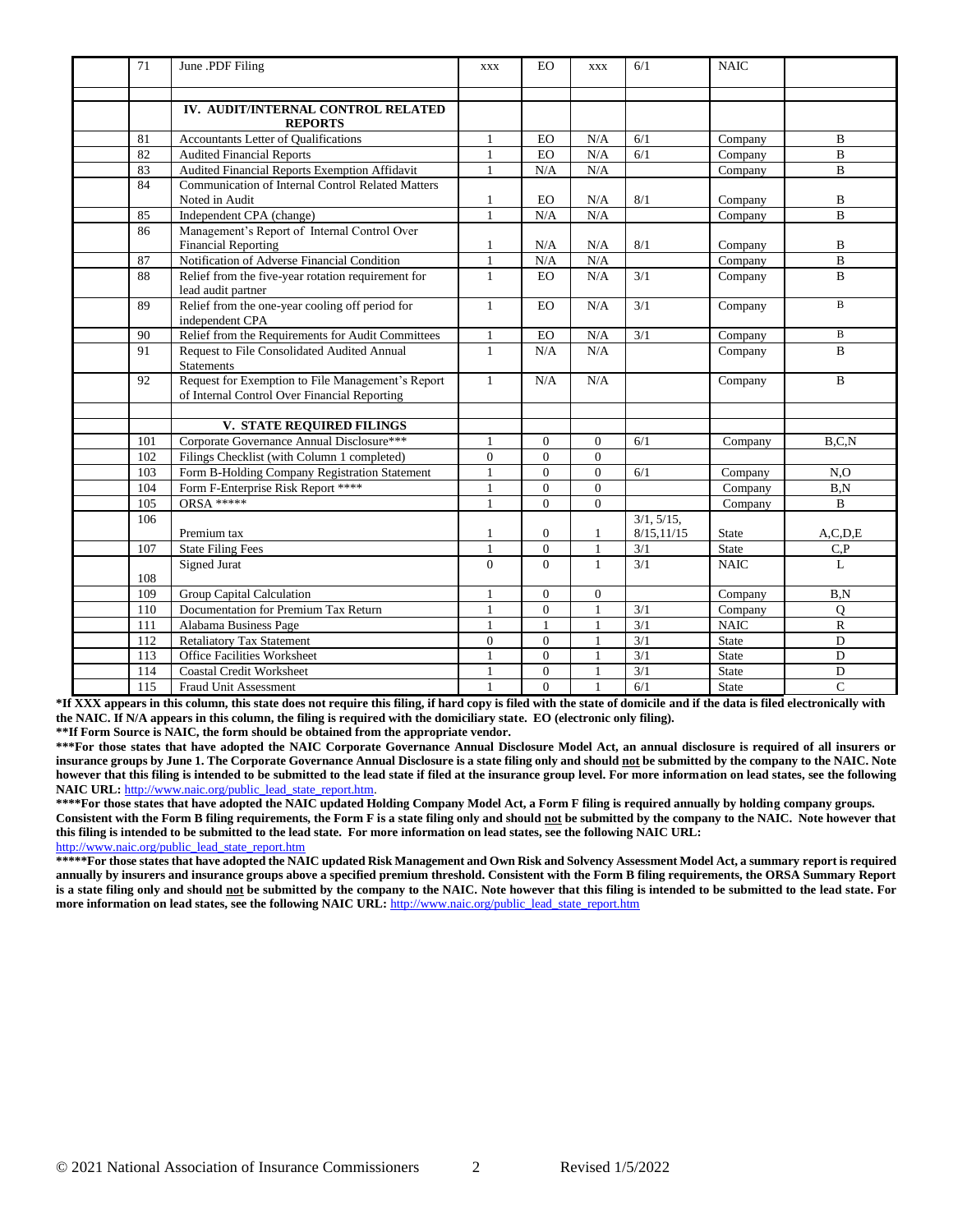|              | NOTES AND INSTRUCTIONS (A-K APPLY TO ALL FILINGS)                                                                                                                                                                                          |  |
|--------------|--------------------------------------------------------------------------------------------------------------------------------------------------------------------------------------------------------------------------------------------|--|
| $\mathbf{A}$ | <b>Required Filings Contact Persons:</b>                                                                                                                                                                                                   |  |
|              | <b>Financial Filings:</b>                                                                                                                                                                                                                  |  |
|              | Sheila Travis, Chief Financial Analyst<br>334-241-4160<br>sheila.travis@insurance.alabama.gov                                                                                                                                              |  |
|              | Premium Tax Filings:                                                                                                                                                                                                                       |  |
|              | LaKisha Hardy, Senior Accountant<br>334-241-4114<br>lakisha.hardy@insurance.alabama.gov                                                                                                                                                    |  |
|              | Caitlin Walker, Accountant<br>334-240-7574<br>caitlin.walker@insurance.alabama.gov                                                                                                                                                         |  |
| $\bf{B}$     | Mailing Address:                                                                                                                                                                                                                           |  |
|              | Fees: See note C                                                                                                                                                                                                                           |  |
|              | Annual Statement hard copy filing not required for foreign insurers.                                                                                                                                                                       |  |
|              | All other Filings:                                                                                                                                                                                                                         |  |
|              | AL Dept. of Insurance<br>AL Dept. of Insurance<br>P.O. Box 303351<br>201 Monroe Street, Suite 502<br>Montgomery, AL 36130-3351<br>Montgomery, AL 36104                                                                                     |  |
| $\mathsf{C}$ | <b>Filing Fees:</b>                                                                                                                                                                                                                        |  |
|              | Certificate of Authority Renewal Fee: \$505.00, \$1,005.00, or<br>\$1,505.00                                                                                                                                                               |  |
|              | Reciprocals: \$505.00                                                                                                                                                                                                                      |  |
|              | Companies Licensed to Write:<br>Property Only, Casualty Only, or Disability Only - \$505.00<br>If Licensed to write Property and Casualty - \$1,005.00<br>If Licensed to write Property, Casualty and Disability - \$1,505.00              |  |
|              | Annual Statement Filing Fee: \$25.00 The Renewal Fee and Filing Fee<br>must be submitted with the Premium Tax return.                                                                                                                      |  |
|              | Insurers <b>must</b> file their premium tax returns and pay premium tax,<br>COA renewal fee and the annual statement filing fee through the NAIC<br>OPTins program. http://www.optins.org/                                                 |  |
|              | The \$100 Corporate Governance Annual Disclosure (CGAD)<br>examination fee, which is due June 1 <sup>st</sup> must be remitted via check<br>along with the actual CGAD filing to the Department at either address<br>referenced in note B. |  |
|              | The \$1,200 Audit & Exam Fee, which is due March $1st$ must be<br>remitted along with the premium tax filing via the NAIC OPTins<br>program. http://www.optins.org/                                                                        |  |
|              | The \$200.00 Fraud Unit Assessment, which is due June $1st$ must be<br>remitted via the NAIC OPTins program. http://www.optins.org/<br>Point of Contact: Jessica Williamson,<br>jessica.williamson@insurance.alabama.gov or 334-241-4157   |  |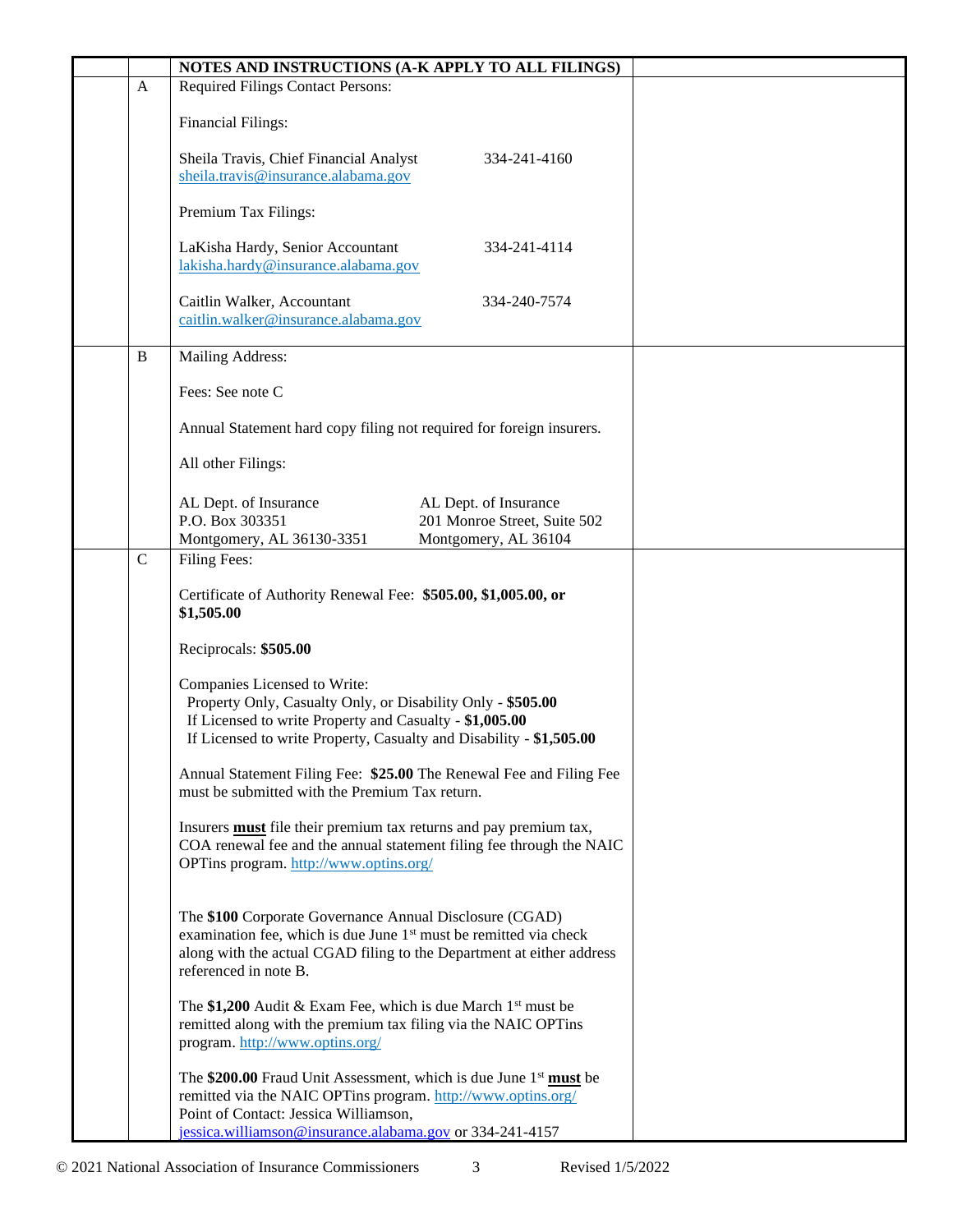| ${\bf D}$   | Premium Tax Payments:                                                                                                                                                                                                                                                                    |  |
|-------------|------------------------------------------------------------------------------------------------------------------------------------------------------------------------------------------------------------------------------------------------------------------------------------------|--|
|             | Insurers <b>must</b> file their premium tax returns and pay premium tax,<br>COA renewal fee, the annual statement filing fee and audit and exam<br>fee electronically through the NAIC OPTins program at<br>http://www.optins.org/                                                       |  |
| E           | Delivery Instructions:                                                                                                                                                                                                                                                                   |  |
|             | All Filings must be received no later than the due date. If the due<br>date falls on a weekend or holiday, the due date is the next business<br>day.                                                                                                                                     |  |
| $\mathbf F$ | Late Filings:                                                                                                                                                                                                                                                                            |  |
|             | Annual Statements: The fine is \$250.00 and the company's Certificate<br>of Authority can be suspended or revoked for failure to timely file.<br>Premium Tax Returns and Premium Tax: The fine is \$1,000-\$10,000<br>for late Filings and Payment.                                      |  |
| G           | Original Signatures:                                                                                                                                                                                                                                                                     |  |
|             | Original signatures are required on all Filings from domestic<br>companies. Foreign companies should follow the NAIC Annual<br><b>Statement Instructions.</b>                                                                                                                            |  |
| H           | Signature/Notarization/Certification:                                                                                                                                                                                                                                                    |  |
|             | The President or Vice President and Secretary or Actuary are required<br>to sign the Annual Statement. Must be notarized.                                                                                                                                                                |  |
| I           | Amended Filings:                                                                                                                                                                                                                                                                         |  |
|             | Amended Annual Statements filed by domestic companies must be<br>properly bound and mailed along with an explanation of the<br>Amendments to: 201 Monroe Street, Suite 502, Montgomery, AL<br>36104.                                                                                     |  |
| J           | Exceptions from normal filings:<br>Annual Statements: An extension of up to 30 days can be granted only<br>if the request is made in writing and good cause is shown. Foreign<br>companies must furnish a copy of home state approval along with their<br>written request for extension. |  |
|             | Audited Financial Statements: Requests for extension, exemption and<br>to file on a consolidated basis must be made in writing at least 10 days<br>prior to the due date.<br>Premium Tax Returns and Premium Tax: No extensions.                                                         |  |
| K           | Bar Codes (State or NAIC)                                                                                                                                                                                                                                                                |  |
|             | The NAIC Annual Statement Instructions should be followed.                                                                                                                                                                                                                               |  |
| $\mathbf L$ | Signed Jurat:<br>Attach with premium tax documentation to OPTins filings.<br><b>DO NOT</b> submit hard copy signed jurat page.                                                                                                                                                           |  |
| M           | <b>NONE Filings:</b>                                                                                                                                                                                                                                                                     |  |
|             | The NAIC Annual Statement Instructions should be followed.                                                                                                                                                                                                                               |  |
| $\mathbf N$ | Filings new, discontinued or modified materially since last year:                                                                                                                                                                                                                        |  |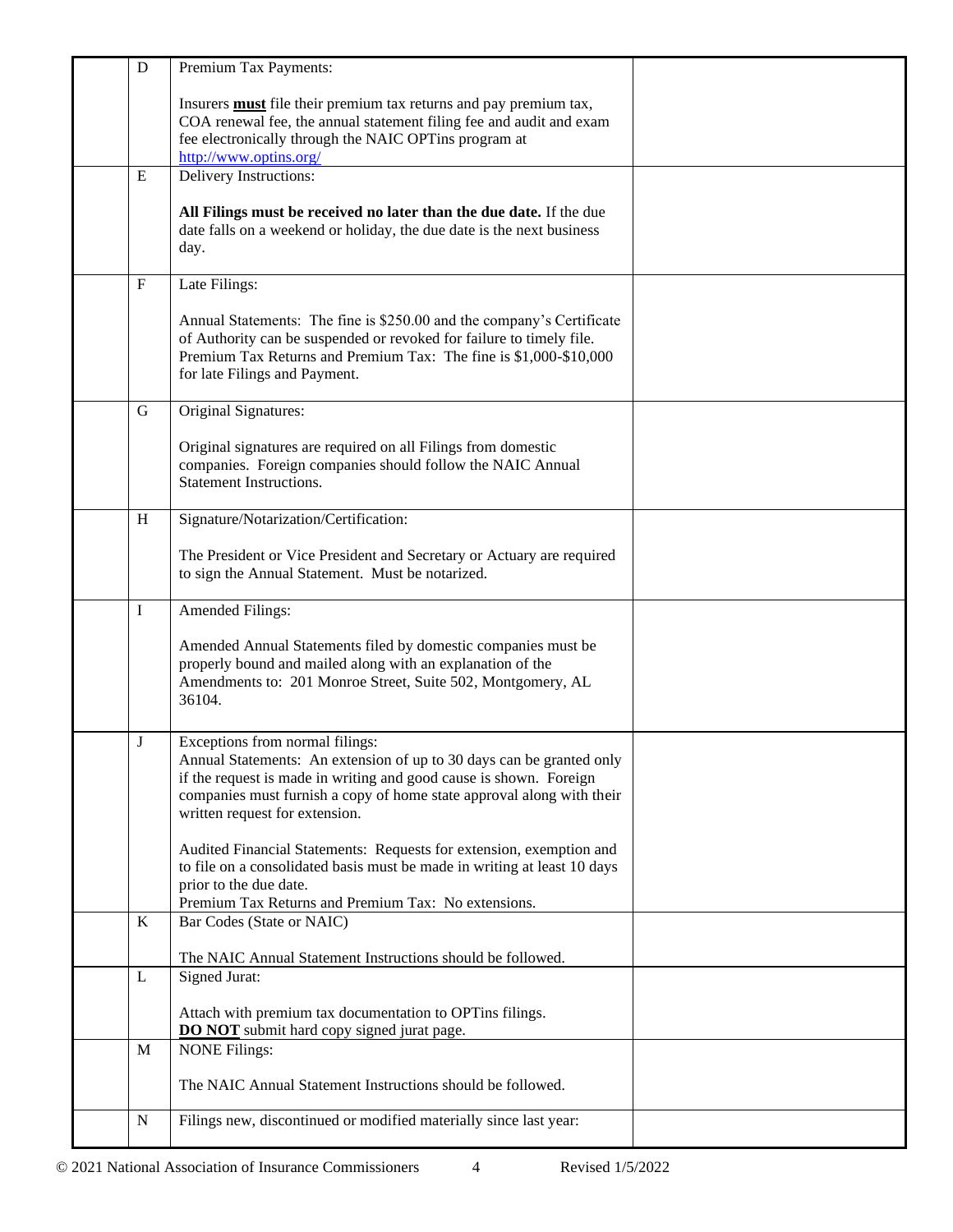|              | Electronic remittance of holding company registration -<br>reference https://appengine.egov.com/apps/al/aldoi/examiners to<br>remit applicable holding company documents and fees for Form<br>B, C, D, E and F filings. Including applicable exemption filing                                                                                                                                                                                 |  |
|--------------|-----------------------------------------------------------------------------------------------------------------------------------------------------------------------------------------------------------------------------------------------------------------------------------------------------------------------------------------------------------------------------------------------------------------------------------------------|--|
|              | documents and fees. Checks and mailing of documents are no<br>longer encouraged.                                                                                                                                                                                                                                                                                                                                                              |  |
|              | <b>Electronic remittance of fees</b> – reference<br>https://appengine.egov.com/apps/al/aldoi/examiners to remit<br>applicable fees and documents. Checks and mailing of documents<br>are no longer encouraged.                                                                                                                                                                                                                                |  |
|              | Corporate Governance Annual Disclosure – required pursuant<br>to ALA. CODE § 27-29B-3. The \$100 exam fee is required<br>pursuant to Bulletin No. 2021-08. To be remitted via mail and<br>check to address in note B.                                                                                                                                                                                                                         |  |
|              | Group Capital Calculation - not statutorily adopted yet in AL.<br>There is no due date for CY 2022.                                                                                                                                                                                                                                                                                                                                           |  |
|              | Quarterly Financial Statement exam fee - \$100 audit and<br>examination fee required by ALDOI pursuant to Bulletin No. 2021-08<br>https://www.aldoi.gov/PDF/Companies/AuditExamTransmittalForm-<br>PR.pdf Applies to Domestic Companies only; to be paid via NAIC<br>OPTins with premium tax quarterly filings.                                                                                                                               |  |
| $\mathbf{O}$ | Domestic companies are required to file a Holding Company<br>Registration Statement and pay a \$650.00 filing fee no later than June<br>1. Registration statement and fee remittance should be made<br>electronically at https://appengine.egov.com/apps/al/aldoi/examiners                                                                                                                                                                   |  |
| $\, {\bf P}$ | State Specific forms are located on the Insurance Department Website<br>at http://www.aldoi.gov/Companies/Forms.aspx                                                                                                                                                                                                                                                                                                                          |  |
| Q            | DO NOT SEND HARD COPIES OF THE DOCUMENTATION.                                                                                                                                                                                                                                                                                                                                                                                                 |  |
|              | All premium tax credits/deductions taken on the annual premium tax<br>return should be documented with copies of cancelled checks and<br>privilege tax returns (1 <sup>st</sup> page only), ad valorem tax notices, guaranty<br>fund and Alabama Health Insurance Plan assessment notices, invoices.<br><b>DO NOT</b> send prior year tax returns as supporting documentation.<br>Premiums which are taxed at less than the maximum should be |  |
|              | documented with detailed policy runs. Documentation must be<br>attached with premium tax documentation to OPTins filings. NO<br>secure links to the documentation.                                                                                                                                                                                                                                                                            |  |
| $\mathbb{R}$ | The Alabama business page should be attached with premium tax<br>documentation to OPTins filings.                                                                                                                                                                                                                                                                                                                                             |  |
| ${\bf S}$    | The AL Dept. of Insurance does not furnish a form. Regulation<br>Number 132 (Chapter 482-1-132.10(3) located at<br>http://www.aldoi.gov/Legal/Regulations.aspx, states what the<br>company should include in the Certificate which it prepares                                                                                                                                                                                                |  |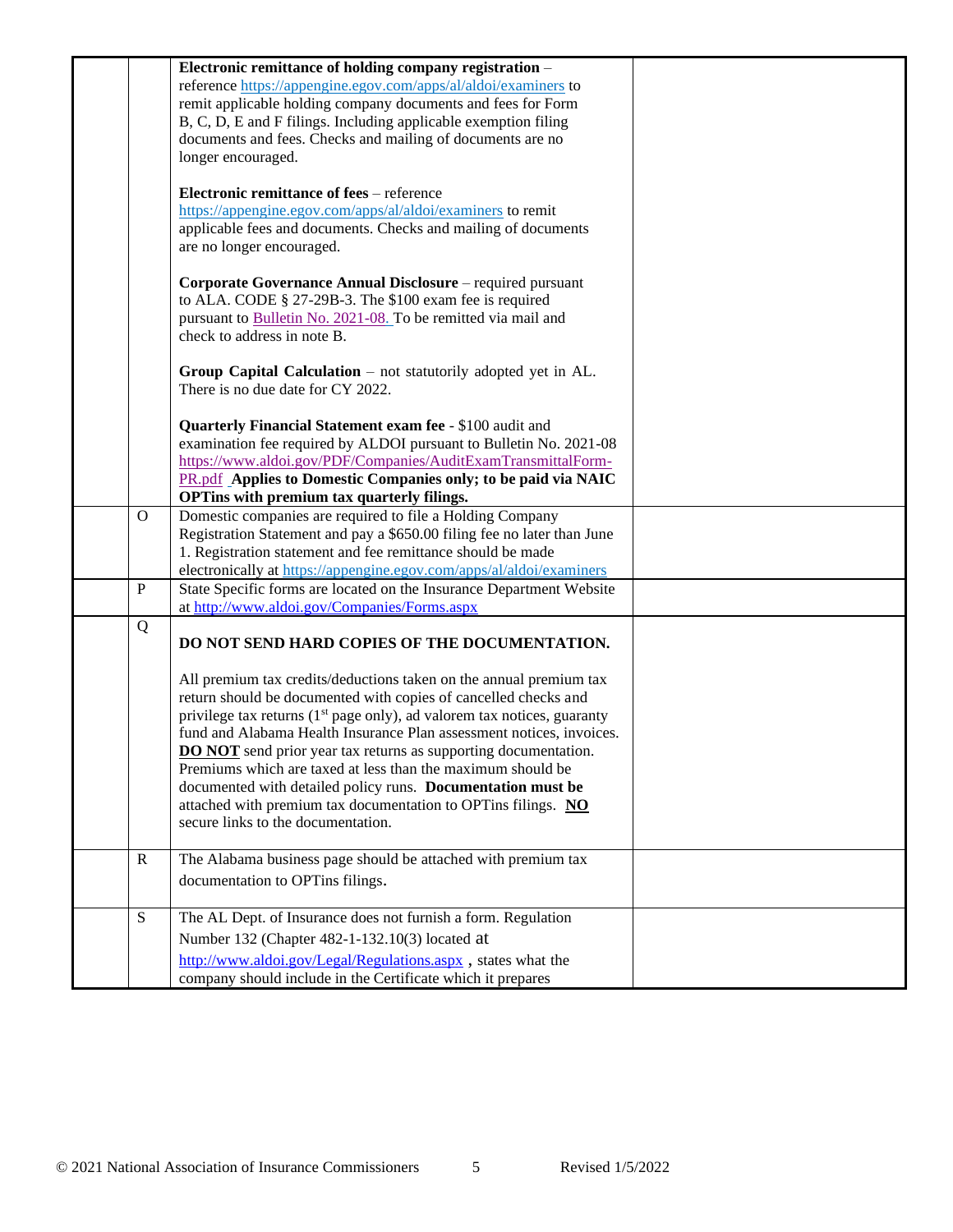### **General Instructions For Companies to Use Checklist**

**Please Note: This state's instructions for companies to file with the NAIC are included in this Checklist. The NAIC will not be sending their own checklist this year.** 

#### **Electronic filing is intended to be filing(s) submitted to the NAIC via the NAIC Internet Filing Site which eliminates the need for a company to submit diskettes or CD-ROM to the NAIC. Companies are not required to file hard copy filings with the NAIC.**

#### **Column (1) Checklist**

Companies may use the checklist to submit to a state, if the state requests it. Companies should copy the checklist and place an "x" in this column when submitting information to the state.

#### **Column (2) Line #**

Line # refers to a standard filing number used for easy reference. This line number may change from year to year.

#### **Column (3) Required Filings**

Name of item or form to be filed.

The *Annual Statement Electronic Filing* includes the annual statement data and all supplements due March 1, per the *Annual Statement Instructions.* This includes all detail investment schedules and other supplements for which the *Annual Statement Instructions exempt*  printed detail.

The *March.PDF Filing* is the .pdf file for annual statement data, detail for investment schedules and supplements due March 1.

The *Risk-Based Capital Electronic Filing* includes all risk-based capital data.

The *Risk-Based Capital.PDF Filing* is the .pdf file for risk-based capital data.

The *Separate Accounts Electronic Filing* includes the separate accounts annual statement and investment schedule detail.

The *Separate Accounts.PDF Filing* is the .pdf file for the separate accounts annual statement and all investment schedule detail.

The *Supplemental Electronic Filing* includes all supplements due April 1, per the *Annual Statement Instructions.* 

The *Supplement.PDF Filing* is the .pdf file for all supplemental schedules and exhibits due April 1.

The *Quarterly Electronic Filing* includes the quarterly statement data.

The *Quarterly.PDF Filing* is the .pdf for quarterly statement data.

The *June.PDF Filing* is the .pdf file for the Audited Financial Statements and Accountants Letter of Qualifications.

### **Column (4) Number of Copies**

Indicates the number of copies that each foreign or domestic company is required to file for each type of form. The Blanks (EX) Task Force modified the 1999 *Annual Statement Instructions* to waive paper filings of certain NAIC supplements and certain investment schedule detail, if such investment schedule data is available to the states via the NAIC database. The checklists reflect this action taken by the Blanks (EX) Task Force. XXX appears in the "Number of Copies" "Foreign" column for the appropriate schedules and exhibits. **Some states have chosen to waive printed quarterly and annual statements from their foreign insurers and to rely upon the NAIC database for these filings. This waiver could include supplemental annual statement filings. The XXX in this column might signify that the state has waived the paper filing of the annual statement and all supplements.**